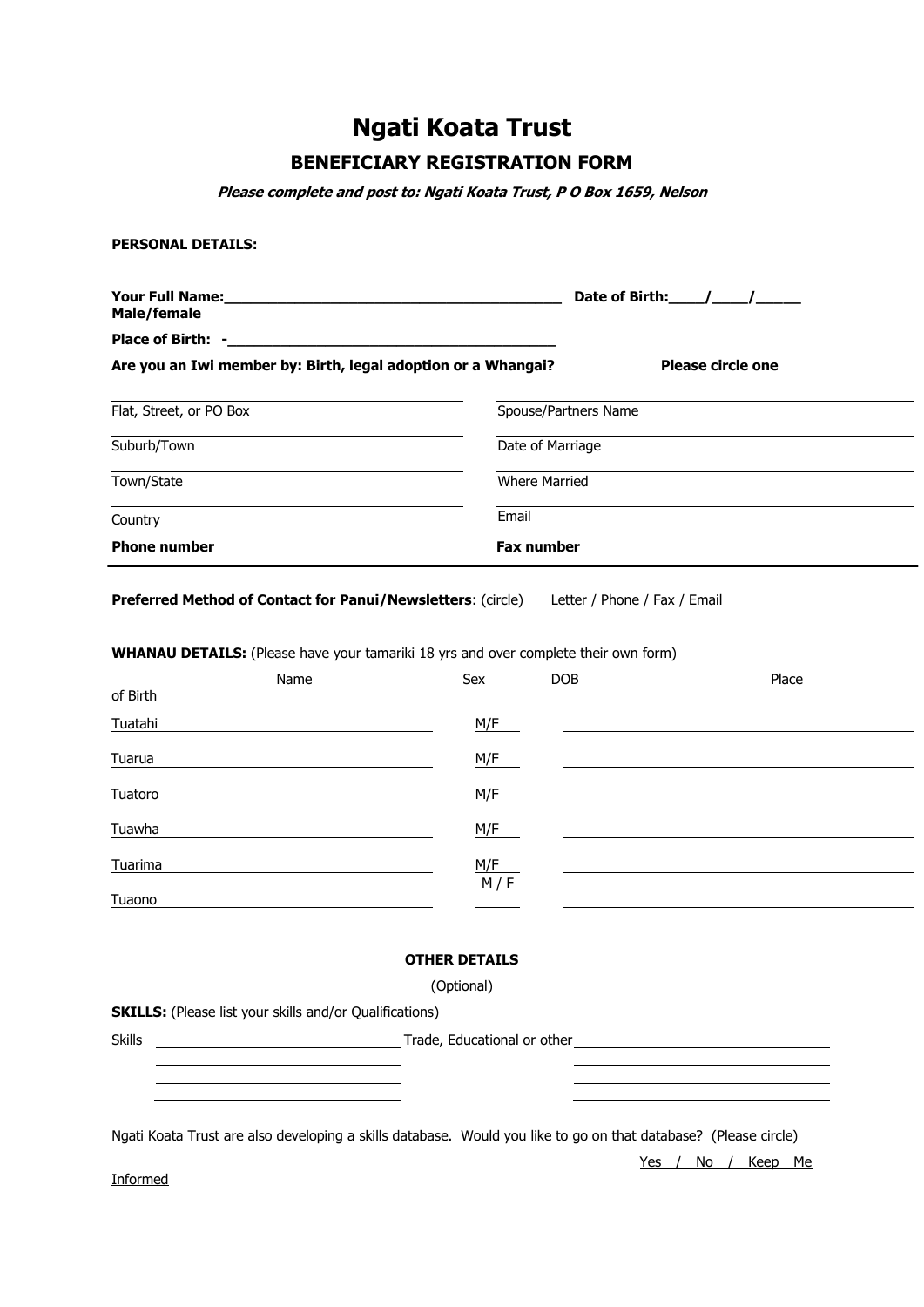**FURTHER COMMENTS:** (Anything you would like to tell the Trustees)

**P.T.O.**

 $\overline{\phantom{a}}$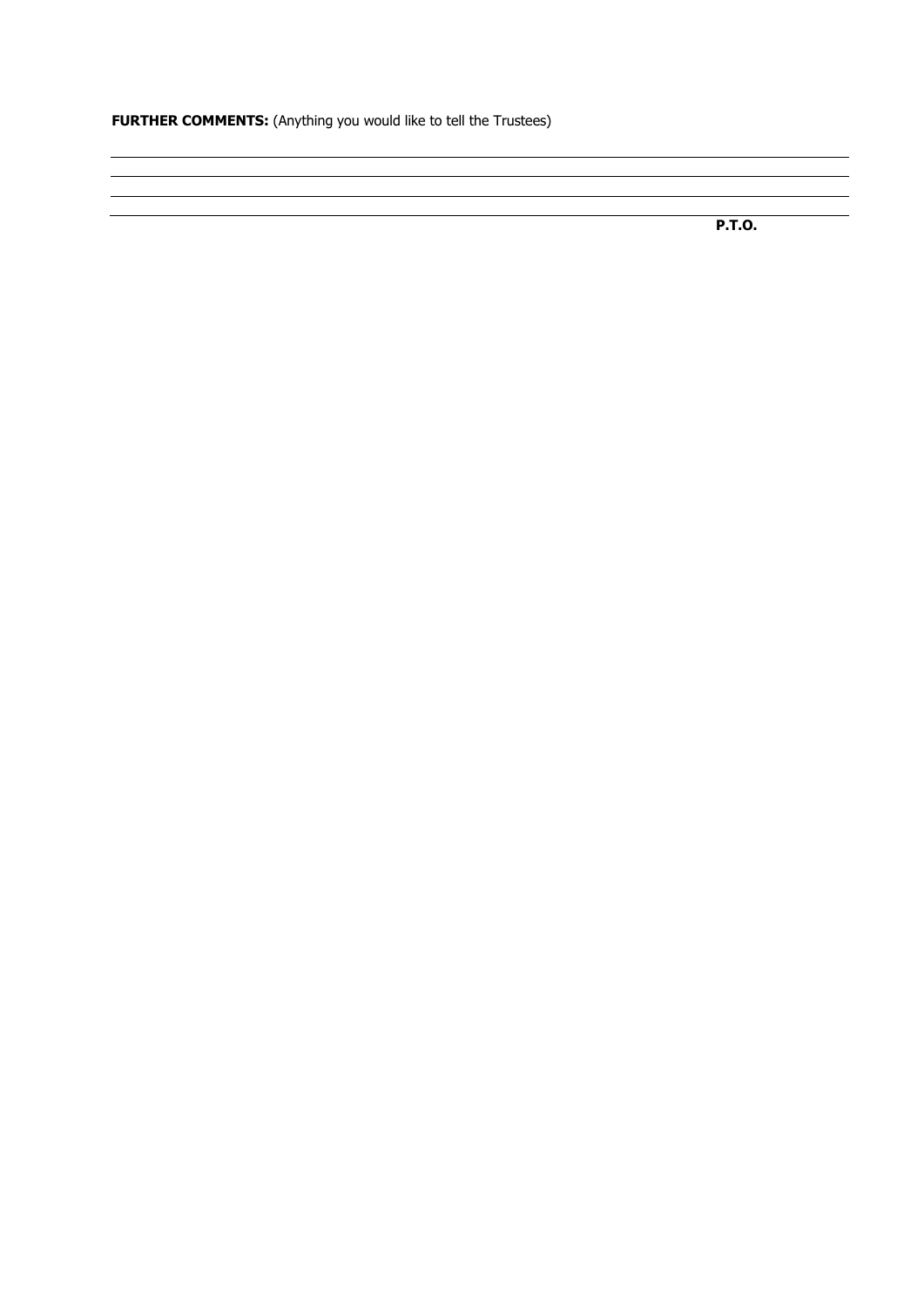**Privacy Act 1993:** Ngati Koata Trust will in accordance with the provisions of the Privacy Act 1993, make available to you upon request the personal information it holds on you and will make any appropriate corrections to that information to ensure that the information held is accurate.

## **Private Notice Option Yes or No**

Please indicate if you wish to receive private notice relating to general meetings and postal ballot papers. You may then vote on elections, constitution amendments, conversion or disposal of settlement quota. The notice will be sent to the address provided on this form.

#### **WHAKAPAPA: A full disclosure of your whakapapa back through your lineage to a known Ngati Koata Tupuna is required. You are asked to provide a copy of your birth certificate.**

### **Please complete full names and dates of birth**

|                                                                               |        |             |                                   | Great great Grandfather |  |
|-------------------------------------------------------------------------------|--------|-------------|-----------------------------------|-------------------------|--|
|                                                                               |        |             |                                   |                         |  |
|                                                                               |        |             | <b>Great Grandfather</b>          | Great great Grandmother |  |
|                                                                               |        | Grandfather |                                   | Great great Grandfather |  |
|                                                                               |        |             | <b>Great Grandmother</b>          | Great great Grandmother |  |
|                                                                               | Father |             |                                   | Great great Grandfather |  |
|                                                                               |        |             | <b>Great Grandfather</b>          | Great great Grandmother |  |
|                                                                               |        | Grandmother |                                   | Great great Grandfather |  |
|                                                                               |        |             | <b>Great Grandmother</b>          | Great great Grandmother |  |
| You                                                                           |        |             |                                   | Great great Grandfather |  |
|                                                                               |        |             | <b>Great Grandfather</b>          | Great great Grandmother |  |
|                                                                               |        | Grandfather |                                   | Great great Grandfather |  |
|                                                                               |        |             | <b>Great Grandmother</b>          | Great great Grandmother |  |
|                                                                               | Mother |             |                                   | Great great Grandfather |  |
|                                                                               |        |             | <b>Great Grandfather</b>          | Great great Grandmother |  |
|                                                                               |        | Grandmother |                                   | Great great Grandfather |  |
|                                                                               |        |             | <b>Great Grandmother</b>          | Great great Grandmother |  |
|                                                                               |        |             |                                   |                         |  |
| <b>TUPUNA NAMES:</b><br>Sheet)                                                |        |             | (as identified on the Information |                         |  |
| <b>Declaration</b>                                                            |        |             |                                   |                         |  |
| I HEREBY DECLARE THAT THE INFORMATION IN THIS APPLICATION IS TRUE AND CORRECT |        |             |                                   |                         |  |
|                                                                               |        |             |                                   |                         |  |
|                                                                               |        |             |                                   |                         |  |

| Signed:<br>/200<br>$\frac{1}{2}$ | Date: $\qquad \qquad$ |
|----------------------------------|-----------------------|
| Witnessed:<br>$-$ / 200 $-$      | Date:                 |